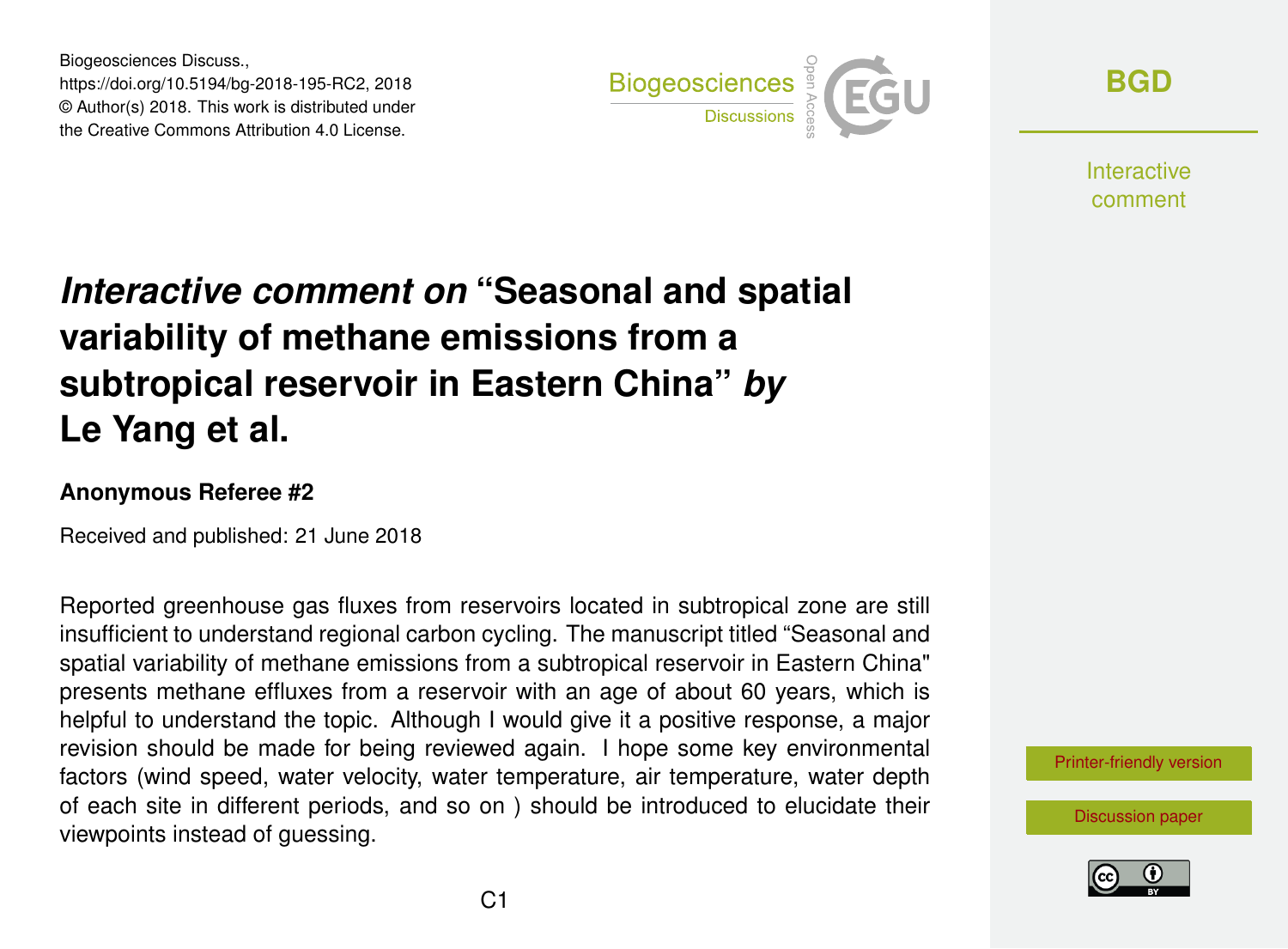Specified comments: 1. Lines 125-137: Water depths should be presented for each site.

2. Lines: 201-208 I don't think a para-curve model is suitable to fit gas concentrations in a chamber over time. The cited paper of Hutchinson and Livingston is about measuring gas exchange between soil and atmosphere. Pls see the following references. Xiao, S., Wang, C., Wilkinson, R.J., Liu, D., Zhang, C., Xu, W., Yang, Z., Wang, Y., Lei, D., 2016. Theoretical model for diffusive greenhouse gas fluxes estimation across water-air interfaces measured with the static floating chamber method. Atmospheric Environment 137, 45-52. Tanka P.Kandel, Poul ErikLærke, Lars Elsgaard. Effect of chamber enclosure time on soil respiration flux: A comparison of linear and non-linear flux calculation methods. Atmospheric Environment 141, 245-254

3. Line 218: Are there some mistakes in the equation (2)? The denominators m, n and i may be 5, 13 and 3 respectively?

4. Lines 126-128: I think the natural physical geographical characteristics described here is important. I think the changing hydrological situation may influence gas fluxes in the NW Lake more or less. For example, can you correlate it with Lines of 315-328?

5. Lines 354-370 This paragraph tries to explain "The seasonal variability of CH4 emission from the main body of Xin'anjiang Reservoir". However, I think they are feeble. I hope more environmental factors should be taken into considerations, such as wind speed, difference between the air temperature and water temperature, and so on.

6. Lines 372-382: Reasons presented here for the high value of methane flux in the SW lake on August 1 are also weak. Figure 5 shows the methane flux in Feb. is also high, but the water level during the mon was low.

7. English language needs a bigger improvement. For example: 1). Line 233: "from" should be "across"

2. Line 271: "Individual measurements" should be "The flux of individual measure-

Interactive comment

[Printer-friendly version](https://www.biogeosciences-discuss.net/bg-2018-195/bg-2018-195-RC2-print.pdf)

[Discussion paper](https://www.biogeosciences-discuss.net/bg-2018-195)